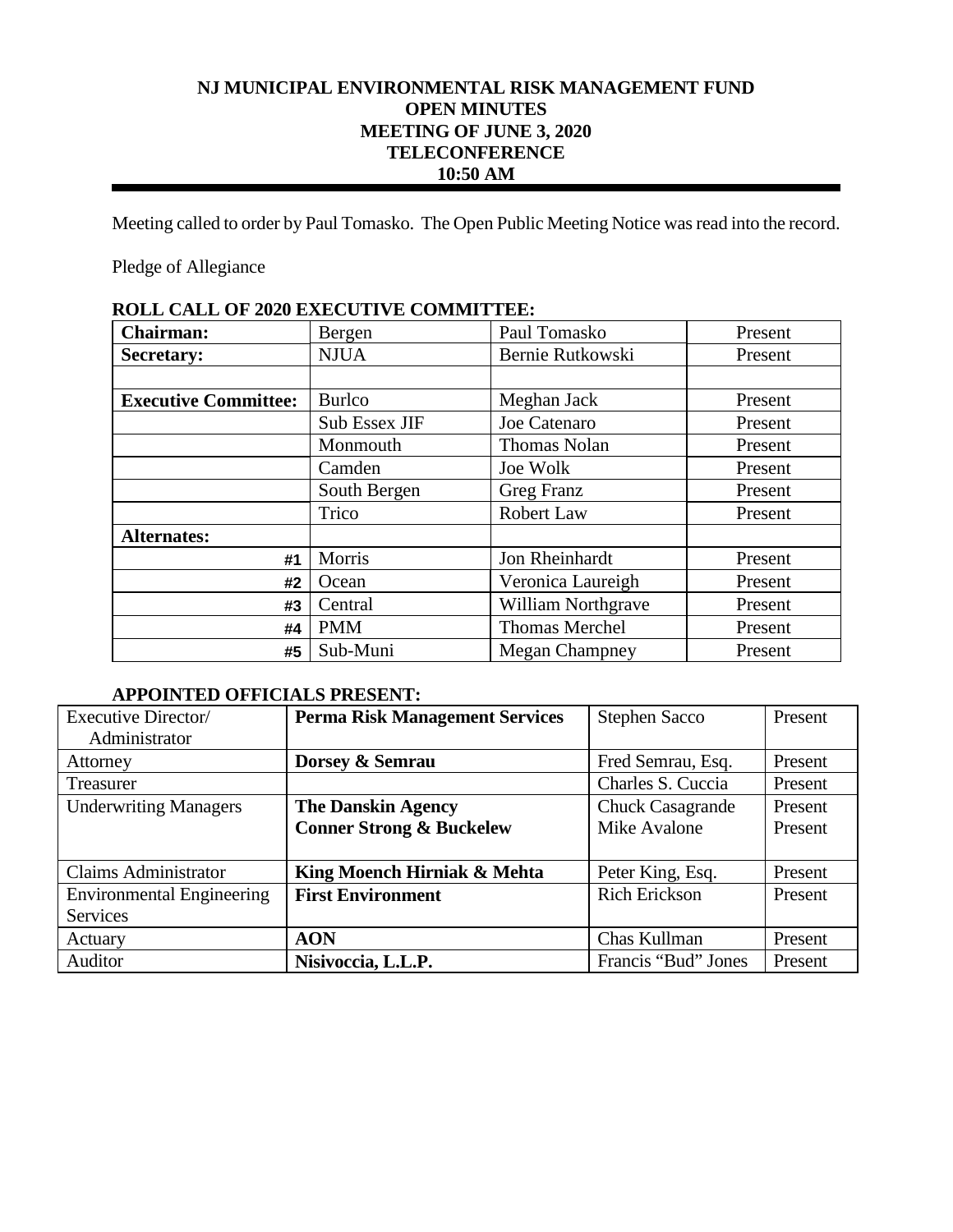## **OTHERS PRESENT:**

Brad Stokes, PERMA Robyn Walcoff, PERMA Nancy Ghani, PERMA Jason Thorpe, PERMA Paul Miola, AJ Gallagher Paul Forlenza, AJ Gallagher Ezio Altamura, RMC Alison Kelly, RMC John Casagrande, RMC Amy Pieroni, RMC Lindsay Travali, RMC Paul Shives, JA Montgomery

**APPROVAL OF MINUTES**: March 27, 2020

### **MOTION TO APPROVE OPEN MINUTES OF MARCH 27, 2020**

| <b>MOTION:</b> | <b>Commissioner Catenaro</b> |
|----------------|------------------------------|
| <b>SECOND:</b> | <b>Commissioner Wolk</b>     |
| VOTE:          | <b>Unanimous</b>             |

## **CORRESPONDENCE**

None

## **TREASURER**

Mr. Cuccia presented his report, Resolution Nos. 16-20 and 17-20 confirming the April and May Bill List and Resolution No. 18-20 approving the June Bill List as follows:

## **RESOLUTION 16-20 -APRIL BILL LIST**

| <b>FUND YEAR AMOUNT</b> |             |
|-------------------------|-------------|
| 2020                    | \$68,464.71 |
| Total                   | \$68,464.71 |

#### **RESOLUTION 17-20 - MAY BILL LIST**

| <b>FUND YEAR AMOUNT</b> |             |
|-------------------------|-------------|
| 2020                    | \$60,225.16 |
| Total                   | \$60,264.09 |

## **RESOLUTION 18-20 - JUNE BILL LIST**

| <b>FUND YEAR AMOUNT</b> |             |
|-------------------------|-------------|
| 2020                    | \$73,728.53 |
| Total                   | \$73,728.53 |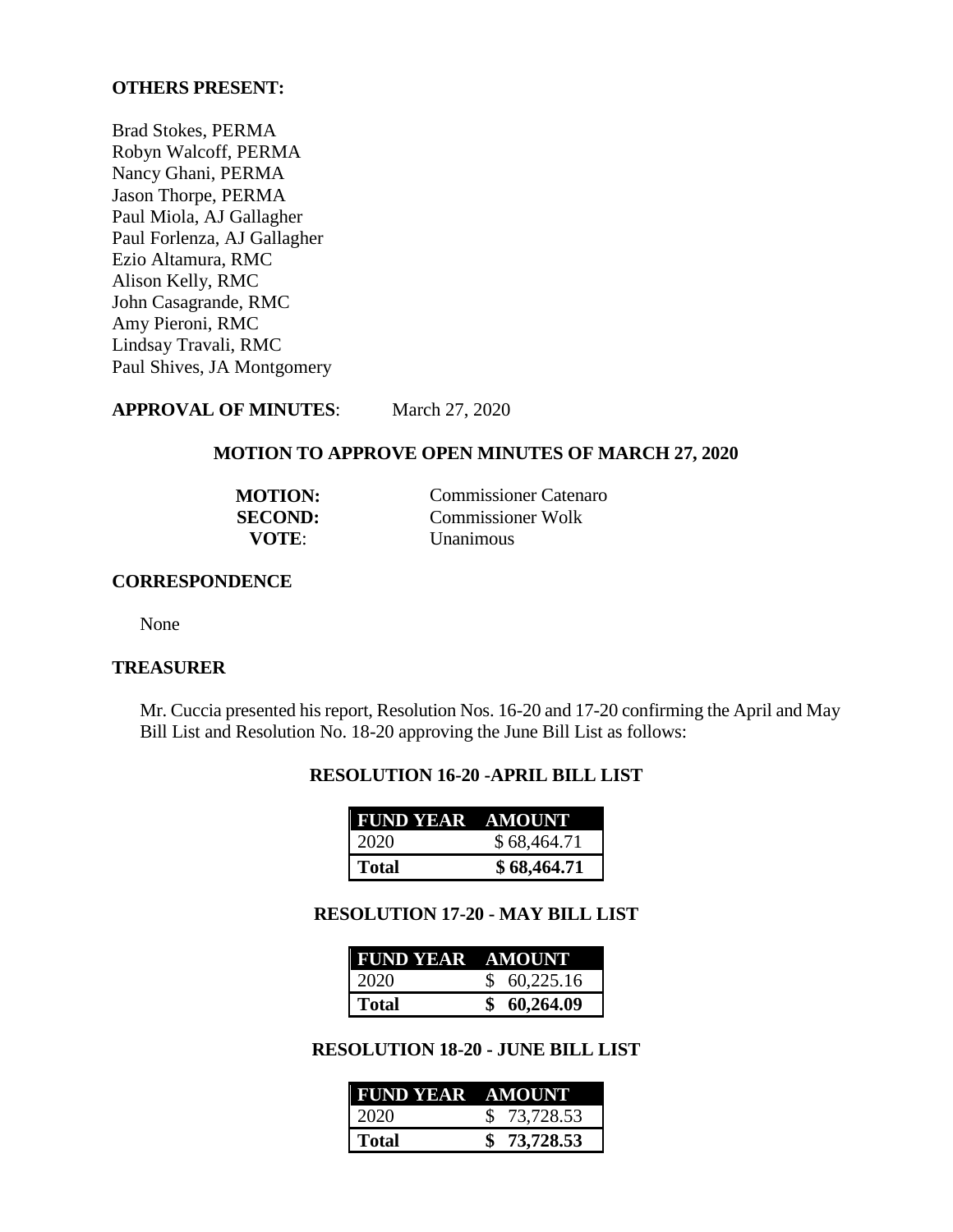| <b>MOTION:</b>         | <b>Commissioner Rheinhardt</b> |
|------------------------|--------------------------------|
| <b>SECOND:</b>         | <b>Commissioner Nolan</b>      |
| <b>ROLL CALL VOTE:</b> | <b>Unanimous</b>               |

## **EXECUTIVE DIRECTOR/ADMINISTRATOR:**

**AUDITOR AND ACTUARY YEAR-END REPORTS -** Mr. Sacco referred to the Audit Report as of December 31, 2019 that was emailed to the Executive Board prior to the meeting. He informed the Board that Mr. Jones from Nisivoccia and Company was present at the meeting to review the Audit Report. Mr. Jones began by reviewing the Statement of Revenue, Expenses and Changes in Net Position breakdown contained within the audit report. He informed the Board that the Fund has just over \$20.8 million in Net Position and is excellent financial condition as of the end of 2019. Mr. Jones then referred to the Auditors' Management Report which was also distributed to the Executive Board prior to the start of the meeting. He indicated that there were no findings or recommendations. Following Mr. Jones' presentation, Mr. Sacco requested a motion to adopt the Resolution certifying the 2019 Audit and indicated that the Group Affidavit had to be executed.

# **MOTION TO APPROVE YEAR-END FINANCIALS, ADOPT RESOLUTION #19-20 AND EXECUTE GROUP AFFIDAVIT INDICATING THAT MEMBERS OF THE EXECUTIVE COMMITTEE HAVE READ THE GENERAL COMMENTS SECTION OF THE AUDIT REPORT***.*

| <b>MOTION:</b>         | Chairman Nolan   |
|------------------------|------------------|
| <b>SECOND:</b>         | Commissioner Law |
| <b>ROLL CALL VOTE:</b> | <b>Unanimous</b> |

**ACTUARIAL IBNR ESTIMATES –** Mr. Sacco indicated that the EJIF's Actuarial IBNR Estimates valued as of March 31, 2020 was enclosed within the agenda booklet. He noted that the Fund's actuary, Mr. Kullmann of Aon was present and asked him to give a brief report. Mr. Kullmann reported that the IBNR estimate at 3/31/20 decreased to approximately 5.66 million which translates to a reduction of the loss estimate of approximately 1.35 million. He advised that the loss experience for the Fund continued to be favorable in quarter 1.

**NEXT MEETING -** The next meeting of the EJIF is scheduled for Wednesday, September 2, 2020 and the members will be notified whether it will be done in-person or via teleconference.

**FINANCIAL FAST TRACK** – Mr. Sacco referred to Financial Fast Track as of March 31, 2020 enclosed within the agenda booklet. He reported that the statutory surplus stands at \$22.6 million and noted that the Fund is in excellent financial shape. Mr. Sacco advised that although there is a large amount of surplus, the E-JIF regulations are different from the local JIFs in that there is a 10-year hold requirement on all surplus due to line of coverage volatility. He added that the local JIFs have a 3-year hold.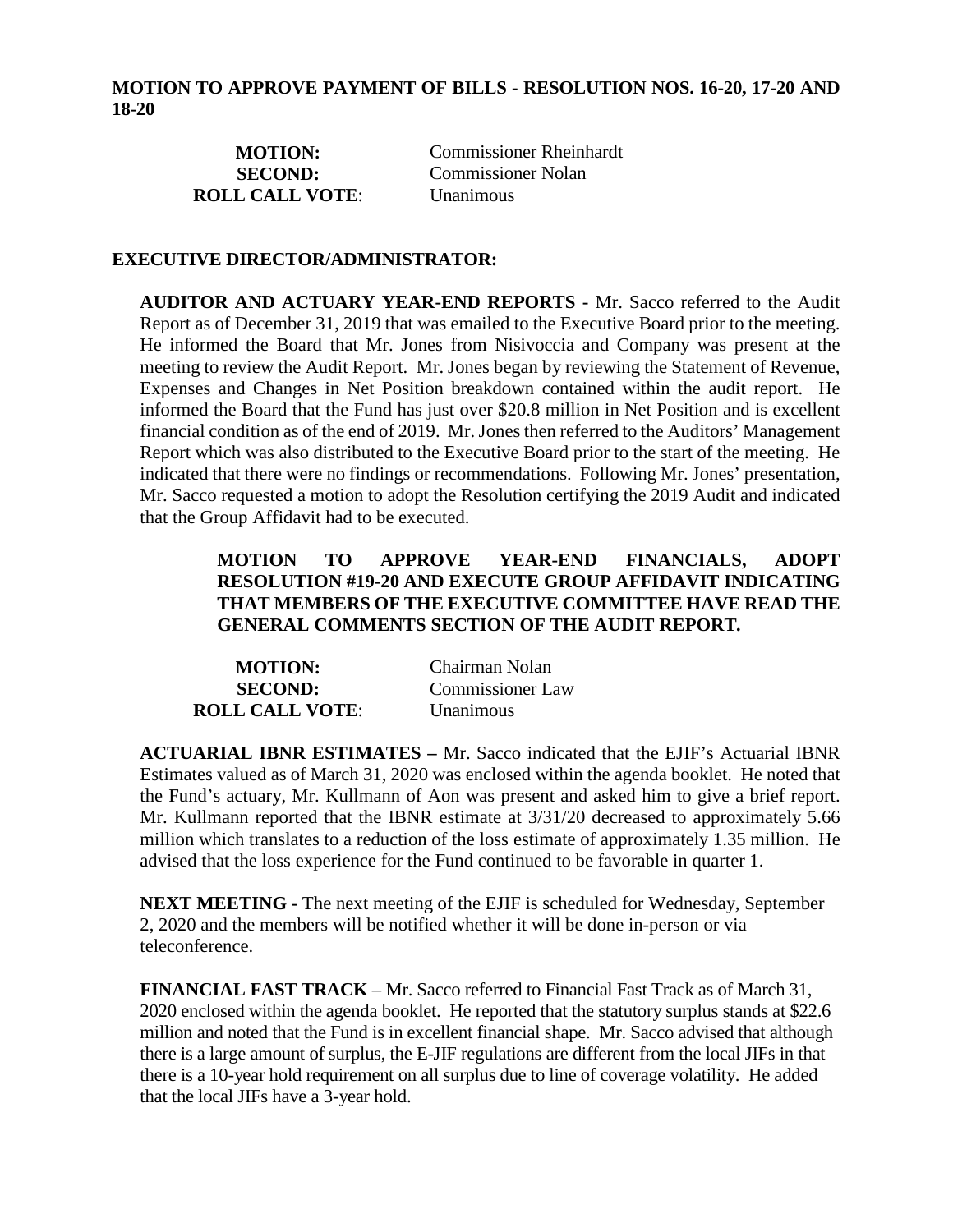## **ATTORNEY:**

Mr. Semrau reported that the EJIF Professionals are now at the final steps of the Newark Bay recovery. He anticipates good news being reported during the September meeting.

## **UNDERWRITING MANAGERS:**

Mr. Casagrande reported that the Underwriting Managers from time to time deal with coverage questions as they relate to contractual requirements of member local units. He added that Underwriting Managers are assisting with a brownfield application for site specific environmental coverage.

Lastly, Mr. Casagrande advised that the Underwriting Managers conferenced with the EJIF Executive Director, the MEL Deputy Director and the MEL Underwriting Manager to explore possible future program structure alternatives that may enhance coverage and provide budget stability.

## **ENVIRONMENTAL ENGINEER:**

Mr. Erickson reported that an Environmental Alert has been drafted based upon information regarding mercury flooring that some members may have in their recreation centers. He advised that the alert will be distributed as soon as the Board deems it necessary, given the pandemic.

Lastly, Mr. Erickson reported that DEP is revising its storm-water manager's regulations. He advised that he will report back after he receives additional information. Chairman Tomasko asked if there is any idea what the financial implications the revisions could have on municipality. Mr. Erickson advised that the impact will vary depending on whether a municipality is doing any large developments or not. He added that it will also vary for rural areas versus metropolitan areas.

## **ACTUARY**

Mr. Kullman advised that he has nothing further to report.

#### **OLD BUSINESS:**

None.

#### **NEW BUSINESS:**

None.

#### **MEETING OPENED TO PUBLIC FOR COMMENT:**

No public comments were made.

## **PUBLIC COMMENT PORTION OF THE MEETING CLOSED**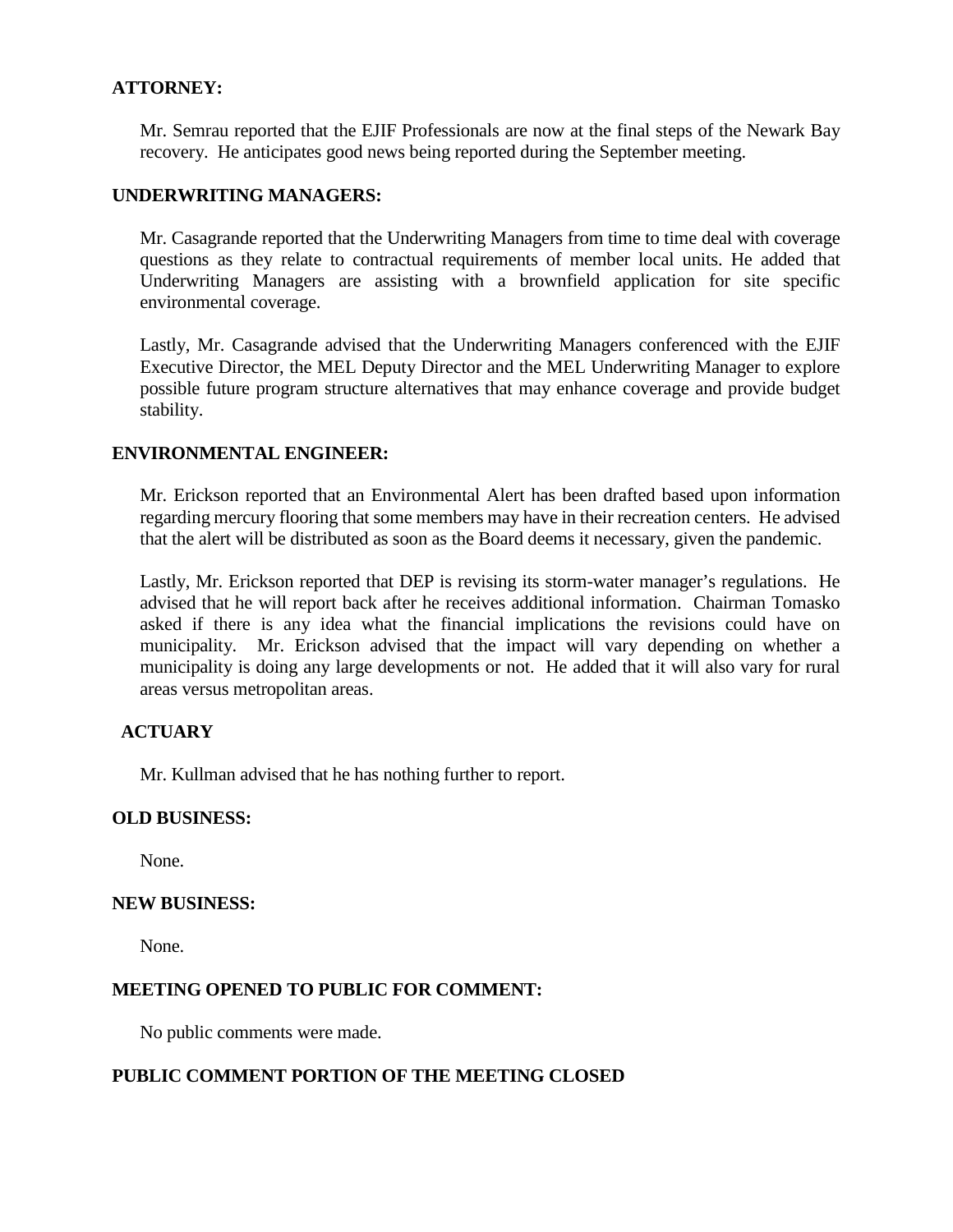## **CLAIMS COMMITTEE:**

Chairman Tomasko advised that the Claims Committee met on June  $2<sup>nd</sup>$  and are recommending that the PARs be approved as presented

# **MOTION TO APPROVE THE PARS AS RECOMMENDED BY THE CLAIMS COMMITTEE**

| <b>MOTION:</b>         | <b>Commissioner Nolan</b> |
|------------------------|---------------------------|
| <b>SECOND:</b>         | Commissioner Catenaro     |
| <b>ROLL CALL VOTE:</b> | <b>Unanimous</b>          |

### **MOTION TO ADJOURN MEETING**

**MOTION:** Commissioner Laureigh **SECOND:** Commissioner Wolk **VOTE**: Unanimous

Meeting Adjourned: 11:08 AM

*Next Meeting*: **September 2020 Location TBD**

*Respectfully submitted,*

Prepared by Jason D. Thorpe, Assistant Secretary

\_\_\_\_\_\_\_\_\_\_\_\_\_\_\_\_\_\_\_\_\_\_\_\_\_\_\_\_\_\_\_\_\_\_\_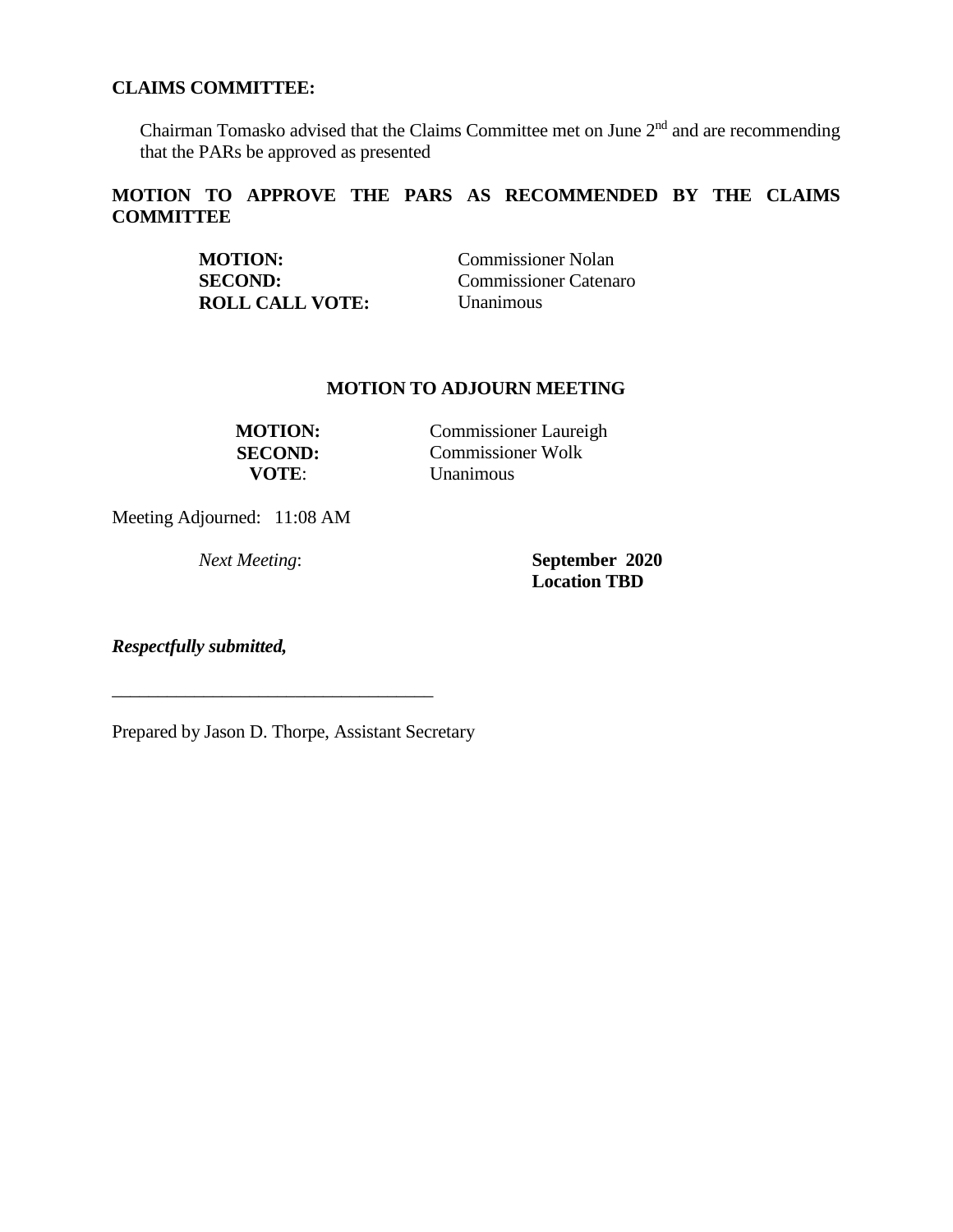# NEW JERSEY MUNICIPAL ENVIRONMENTAL RISK MANAGEMENT FUND **BILLS LIST**

| <b>Resolution No. 16-20</b> |                                                                                                    | <b>APRIL 2020</b> |
|-----------------------------|----------------------------------------------------------------------------------------------------|-------------------|
|                             | <b>WHEREAS</b> , the Treasurer has certified that funding is available to pay the following bills: |                   |

BE IT RESOLVED that the New Jersey Municipal Environmental Risk Management Fund's Executive Board, hereby authorizes the Fund treasurer to issue warrants in payment of the following claims; and

FURTHER, that this authorization shall be made a permanent part of the records of the Fund.

| <b>FUND YEAR 2020</b><br><b>Check Number</b> | Vendor Name                    | Comment                              | <b>Invoice Amount</b>         |
|----------------------------------------------|--------------------------------|--------------------------------------|-------------------------------|
| 001488<br>001488                             | PERMA RISK MANAGEMENT SERVICES | <b>EXEC DIRECTOR 4/20</b>            | 26,241.62<br>26,241.62        |
| 001489<br>001489                             | <b>DORSEY &amp; SEMRAU</b>     | <b>ATTORNEY FEE 4/20</b>             | 7,106.08<br>7,106.08          |
| 001490<br>001490                             | CHARLES CUCCIA                 | <b>TREASURER FEE 4/20</b>            | 1,706.50<br>1,706.50          |
| 001491<br>001491                             | DANSKIN INSURANCE AGENCY INC   | UNDERWRITING FEE 4/20                | 20,782.26                     |
| 001492<br>001492                             | FIRST ENVIRONMENT, INC.        | PROFESSIONAL SERVICES 1/20           | 20,782.26<br>12,211.58        |
| 001493<br>001493                             | THE CANNING GROUP LLC          | QPA SERVICES 3/20                    | 12,211.58<br>416.67<br>416.67 |
|                                              |                                | <b>Total Payments FY 2020</b>        | 68,464.71                     |
|                                              |                                | <b>TOTAL PAYMENTS ALL FUND YEARS</b> | \$68,464.71                   |

Chairperson

Attest:

Dated:

I hereby certify the availability of sufficient unencumbered funds in the proper accounts to fully pay the above claims.

Treasurer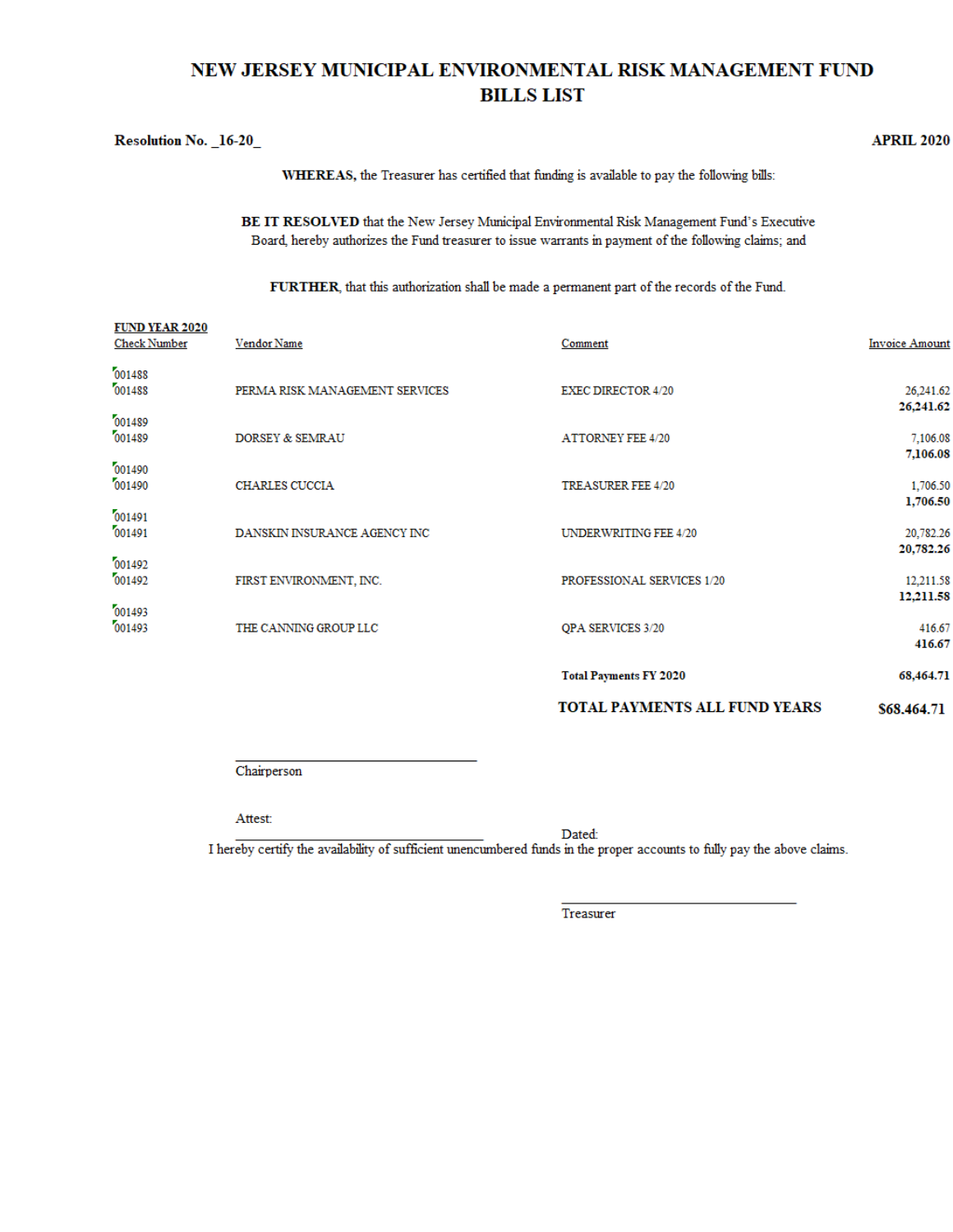# NEW JERSEY MUNICIPAL ENVIRONMENTAL RISK MANAGEMENT FUND **BILLS LIST**

#### Resolution No. 17-20

**MAY 2020** 

WHEREAS, the Treasurer has certified that funding is available to pay the following bills:

BE IT RESOLVED that the New Jersey Municipal Environmental Risk Management Fund's Executive Board, hereby authorizes the Fund treasurer to issue warrants in payment of the following claims; and

FURTHER, that this authorization shall be made a permanent part of the records of the Fund.

|                                              |                                                                  | TOTAL PAYMENTS ALL FUND YEARS                            | \$96,154.80                         |
|----------------------------------------------|------------------------------------------------------------------|----------------------------------------------------------|-------------------------------------|
|                                              |                                                                  | <b>Total Payments FY 2020</b>                            | 96,154.80                           |
| 001503                                       | THE CANNING GROUP LLC                                            | <b>OPA SERVICES 4/20</b>                                 | 416.67<br>833.34                    |
| 001503<br>001503                             | THE CANNING GROUP LLC                                            | QPA SERVICES 5/20                                        | 416.67                              |
| 001502<br>001502                             | CONNER STRONG & BUCKELEW                                         | POLICY# B6024108                                         | 2.507.00<br>2,507.00                |
| 001501<br>001501<br>001501                   | FIRST ENVIRONMENT, INC.<br>FIRST ENVIRONMENT, INC.               | PROFESSIONAL SERVICES 3/20<br>PROFESSIONAL SERVICES 2/20 | 16,581.19<br>16,557.58<br>33,138.77 |
| 001500<br>001500                             | ALLSTATE INFORMATION MANAGEMNT                                   | ACCT#736 - ARC & STOR - 3.31.20                          | 29.94<br>29.94                      |
| 001499<br>001499                             | NJ ADVANCE MEDIA                                                 | ACCT#XNJEN0555599 - AD - 3.27.20                         | 20.15<br>20.15                      |
| 001498<br>001498                             | DANSKIN INSURANCE AGENCY INC                                     | <b>UNDERWRITING FEE 5/20</b>                             | 20,782.26<br>20,782.26              |
| 001497<br>001497                             | PRINCETON PUBLIC AFFAIRS GROUP                                   | PROFESSIONAL SERVICES 4/20                               | 3,750.00<br>3,750.00                |
| 001496<br>001496                             | <b>CHARLES CUCCIA</b>                                            | TREASURER FEE 5/20                                       | 1,706.50<br>1,706.50                |
| 001495<br>001495                             | <b>DORSEY &amp; SEMRAU</b>                                       | <b>ATTORNEY FEE 5/20</b>                                 | 26,280.76<br>7,106.08<br>7,106.08   |
| 001494<br>001494<br>001494                   | PERMA RISK MANAGEMENT SERVICES<br>PERMA RISK MANAGEMENT SERVICES | POSTAGE 3/20<br><b>EXEC DIRECTOR 5/20</b>                | 7.95<br>26,272.81                   |
| <b>FUND YEAR 2020</b><br><b>Check Number</b> | Vendor Name                                                      | Comment                                                  | <b>Invoice Amount</b>               |

Chairperson

Attest:

Dated:

I hereby certify the availability of sufficient unencumbered funds in the proper accounts to fully pay the above claims.

Treasurer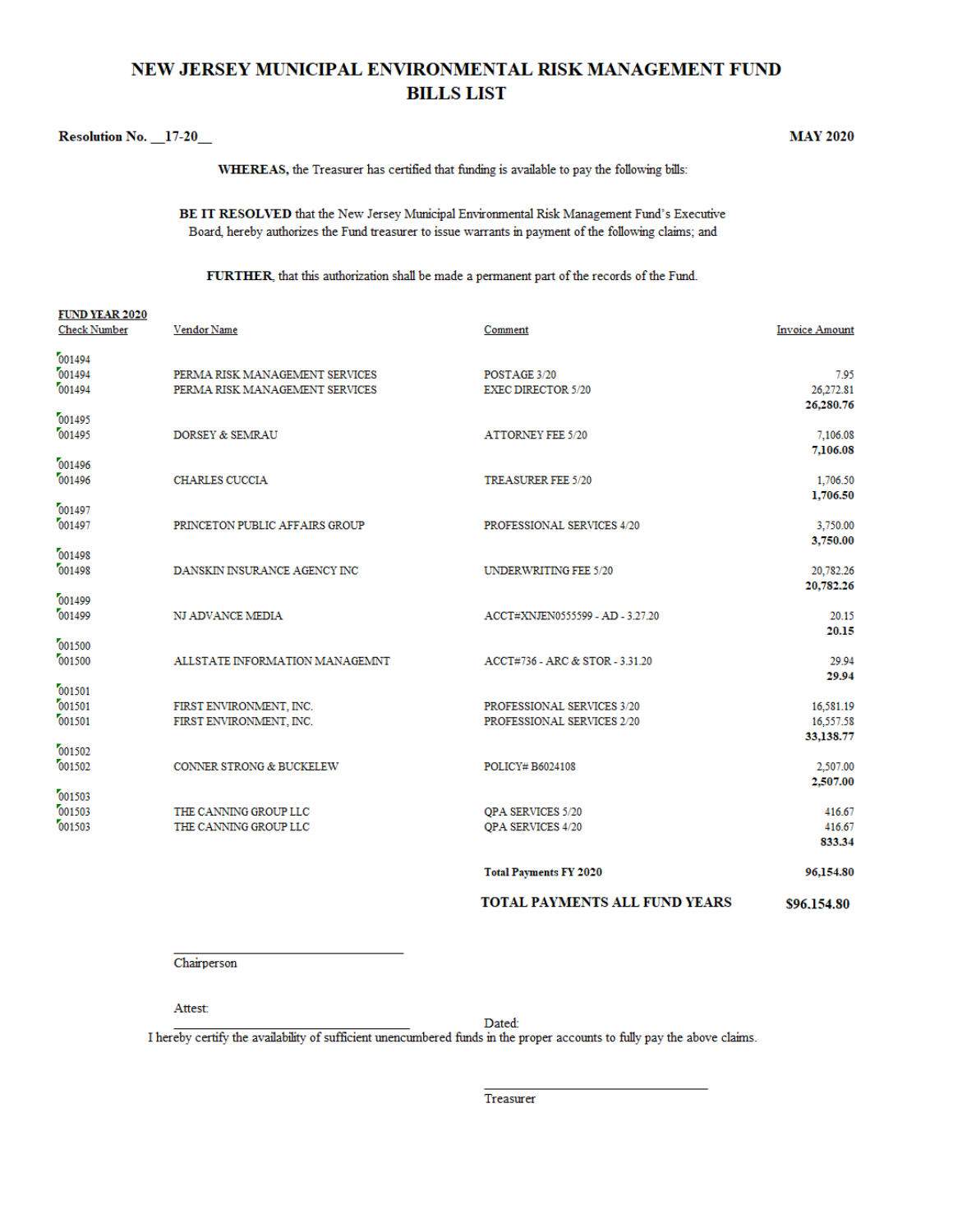# NEW JERSEY MUNICIPAL ENVIRONMENTAL RISK MANAGEMENT FUND **BILLS LIST**

#### Resolution No. 18-20

 $\overline{a}$   $\overline{b}$   $\overline{c}$   $\overline{c}$   $\overline{c}$   $\overline{c}$   $\overline{c}$   $\overline{c}$   $\overline{c}$   $\overline{c}$   $\overline{c}$   $\overline{c}$   $\overline{c}$   $\overline{c}$   $\overline{c}$   $\overline{c}$   $\overline{c}$   $\overline{c}$   $\overline{c}$   $\overline{c}$   $\overline{c}$   $\overline{c}$   $\overline{c}$   $\overline{c}$   $\overline{$ 

**JUNE 2020** 

WHEREAS, the Treasurer has certified that funding is available to pay the following bills:

BE IT RESOLVED that the New Jersey Municipal Environmental Risk Management Fund's Executive Board, hereby authorizes the Fund treasurer to issue warrants in payment of the following claims; and

FURTHER, that this authorization shall be made a permanent part of the records of the Fund.

| <b>FUND YEAR 2020</b><br><b>Check Number</b> | Vendor Name                                        | Comment                                                         | <b>Invoice Amount</b>                      |
|----------------------------------------------|----------------------------------------------------|-----------------------------------------------------------------|--------------------------------------------|
| 001504<br>001504                             | PERMA RISK MANAGEMENT SERVICES                     | <b>EXEC DIRECTOR 6/20</b>                                       | 26,237.17                                  |
| 001505<br>001505                             | DORSEY & SEMRAU                                    | <b>ATTORNEY FEE 6/20</b>                                        | 26,237.17<br>7,106.08<br>7,106.08          |
| 001506<br>001506                             | <b>CHARLES CUCCIA</b>                              | TREASURER FEE 6/20                                              | 1,706.50<br>1,706.50                       |
| 001507<br>001507                             | PRINCETON PUBLIC AFFAIRS GROUP                     | PROFESSIONALS SERVICES 5/20                                     | 3,750.00<br>3,750.00                       |
| 001508<br>001508                             | DANSKIN INSURANCE AGENCY INC                       | UNDERWRITING FEE 6/20                                           | 20,782.26                                  |
| 001509<br>001509                             | ALLSTATE INFORMATION MANAGEMNT                     | ACCT#736 - ARC & STOR - 4.30.20                                 | 20,782.26<br>29.94                         |
| 001510<br>001510<br>001510                   | FIRST ENVIRONMENT, INC.<br>FIRST ENVIRONMENT, INC. | <b>FORECLOSED PROPERTIES 4/20</b><br>PROFESSIONAL SERVICES 4/20 | 29.94<br>4,375.00<br>9,741.58<br>14,116.58 |
|                                              |                                                    | <b>Total Payments FY 2020</b>                                   | 73,728.53                                  |
|                                              |                                                    | TOTAL PAYMENTS ALL FUND YEARS                                   | \$73,728.53                                |

Chairperson

Attest:

Dated:

I hereby certify the availability of sufficient unencumbered funds in the proper accounts to fully pay the above claims.

Treasurer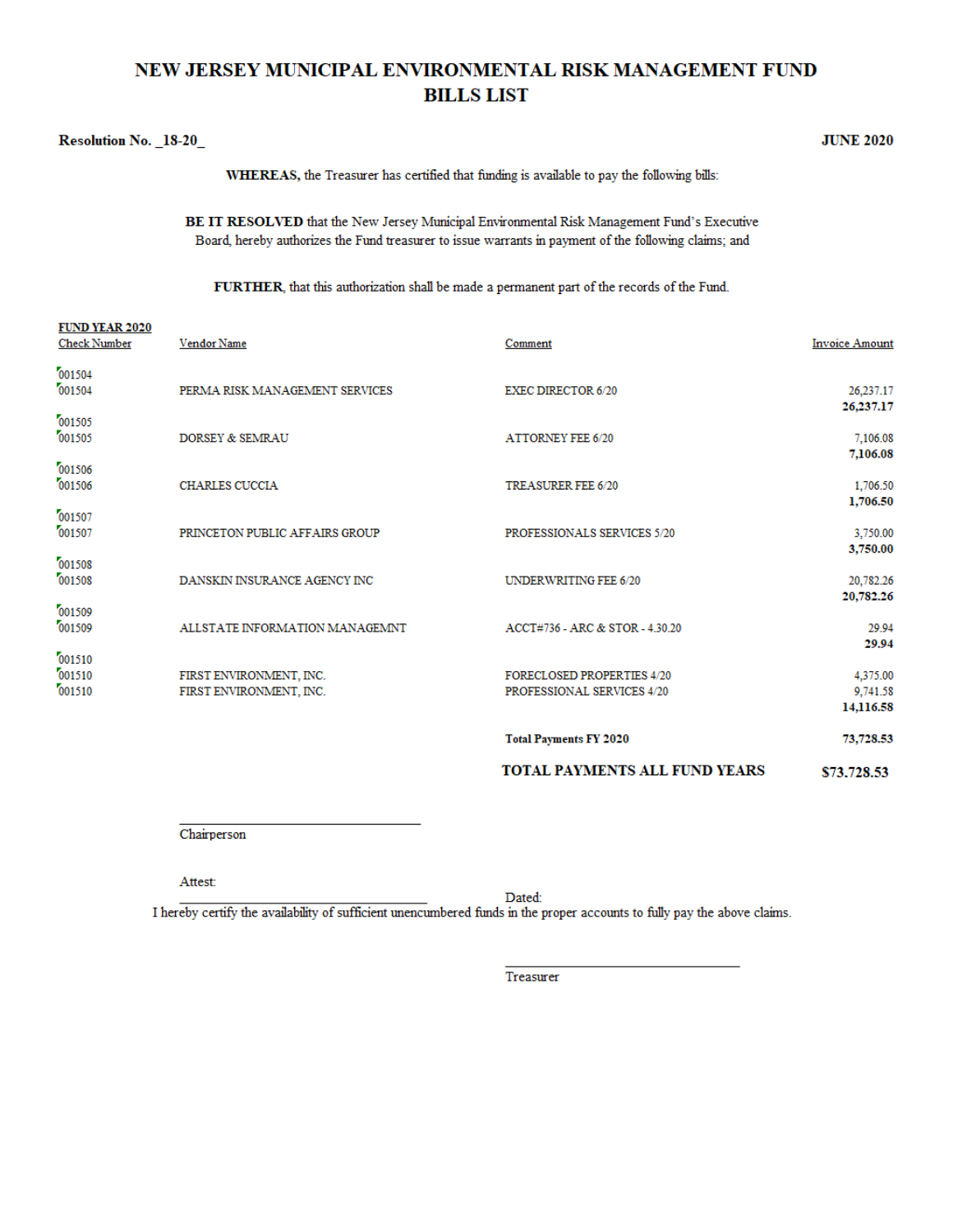## **New Jersey Municipal Environmental Risk Management Fund**

## **Resolution #19-20**

# **Resolution of Certification Annual Audit Report for Period Ending December 31, 2019**

**WHEREAS**, N.J.S.A. 40A:5-4 requires the governing body of every local unit to have made an annual audit of its books, accounts and financial transactions, and

**WHEREAS,** the Annual Report of Audit for the year 2019 has been filed by the appointed Fund Auditor with the Secretary of the Fund as per the requirements of N.J.S.A. 40A:5-6 and N.J.S.A. 40A:10-36, and a copy has been received by each Fund Commissioner, and

**WHEREAS,** the Local Finance Board of the State of New Jersey is authorized to prescribe reports pertaining to the local fiscal affairs, as per R.S. 52:27BB-34, and

**WHEREAS,** the Local Finance Board has promulgated a regulation requiring that the Fund Commissioners of the Fund shall, by resolution, certify to the Local Finance Board of the State of New Jersey that all Fund Commissioners have reviewed, as a minimum, the sections of the annual audit entitled:

> General Comments and Recommendations

and

**WHEREAS,** the Fund Commissioners have personally reviewed, as a minimum, the Annual Report of Audit, and specifically the sections of the Annual Audit entitled:

> General Comments and Recommendations

as evidenced by the group affidavit form of the Fund Commissioners.

**WHEREAS,** such resolution of certification shall be adopted by the Fund Commissioners no later than forty-five days after the receipt of the annual audit, as per the regulations of the Local Finance Board, and

**WHEREAS,** all Fund Commissioners have received and have familiarized themselves with, at least, the minimum requirements of the Local Finance Board of the State of New Jersey, as stated aforesaid and have subscribed to the affidavit, as provided by the Local Finance Board, and